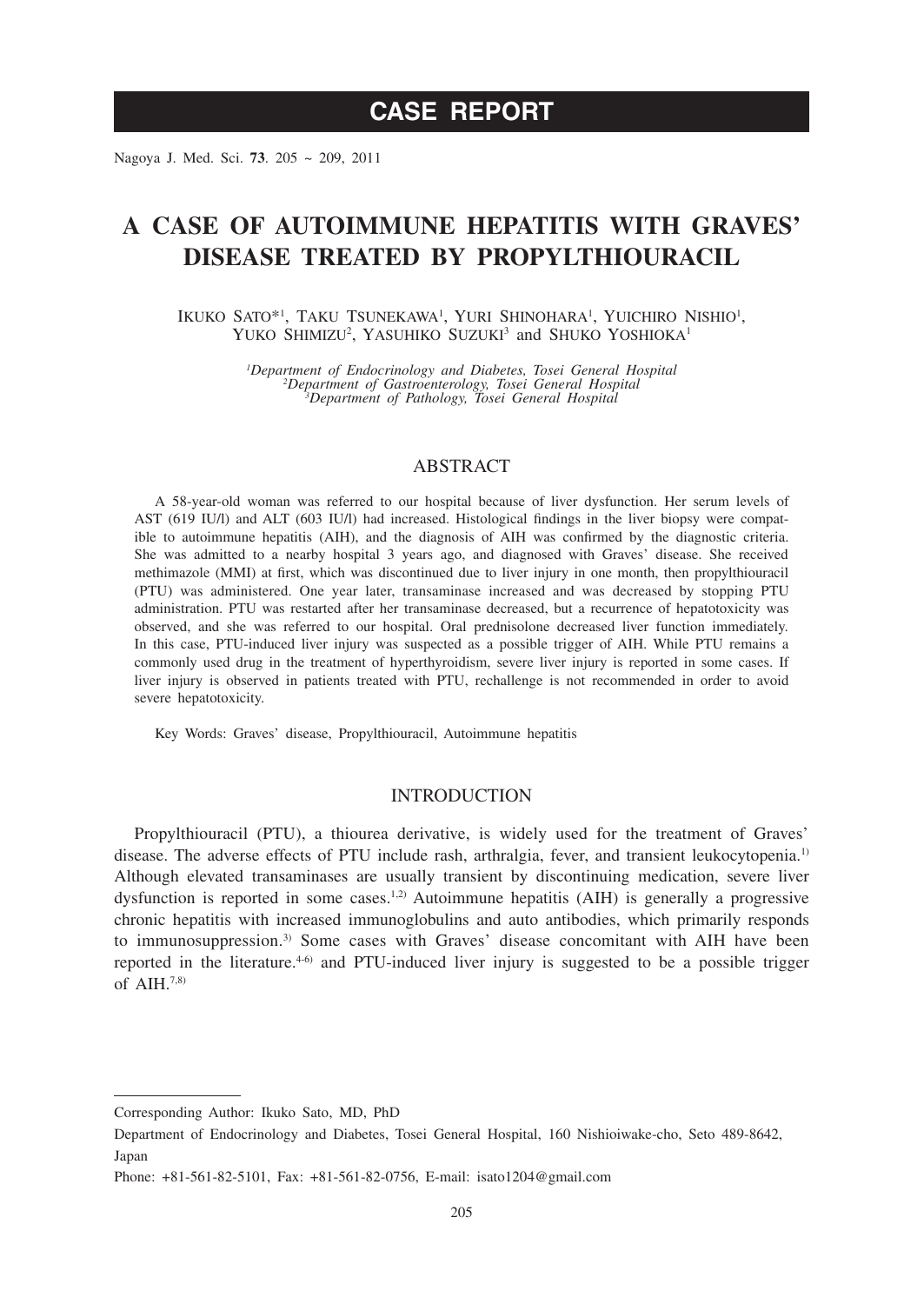### CASE REPORT

A 58-year-old woman was referred to our hospital because of liver dysfunction. She was admitted to a nearby hospital three years ago, and diagnosed with Graves' disease. She started methimazole (MMI) at first, which was discontinued in one month due to elevation of serum transaminase. A drug-stimulated lymphocyte test (DLST) showed positive for MMI, and druginduced hepatitis by MMI was suspected. MMI was discontinued, and she was further treated by PTU. During the following month, liver function test results returned to normal, and PTU administration was continued. One year later, her transaminases increased again. As her thyroid function was within the normal range, PTU administration was discontinued, and her transaminases returned to the normal range at that time, suggesting liver injury was induced by PTU. Two months later, PTU was rechallenged because of a recurrence of hyperthyroidism. A recurrence of hepatotoxicity was observed, and she was referred to our hospital. Her height was 163 cm and body weight was 52 kg. Blood pressure was 120/70 mmHg. She had no history of alcohol intake. Her serum IgG concentration increased. She exhibited positive anti-nuclear antibody, and negative anti-mitochondria antibody. Her hepatitis virus markers were negative. Other laboratory data on admission are summarized in Table 1. As her transaminases increased further even after discontinuing PTU administration, drug-induced liver injury was not suspected (Fig. 1). She was then referred to the Department of Gastroenterology. 40 mg/day oral prednisolone was started after liver biopsy, and her liver function test results decreased immediately (Fig. 1). The histologic features of liver biopsy were compatible with AIH, and the diagnosis of AIH was confirmed by the criteria of the International Autoimmune Hepatitis Scoring System.<sup>9)</sup>

| <b>CBC</b> |                     |                  | Thyroid              |                                                    |            |  |
|------------|---------------------|------------------|----------------------|----------------------------------------------------|------------|--|
| <b>WBC</b> | $3.7 \times 10^3$   | /mm <sup>3</sup> | fT3                  | 4.40                                               | pg/mL      |  |
| Monocyte   | 5.7%                |                  | fT4                  | 1.65                                               | ng/dL      |  |
| Neutrocyte | 46.1%               |                  | TSH                  | 0.01                                               | $\mu$ U/mL |  |
| Eosinocyte | $1.1\%$             |                  | TRAb                 | 4.9                                                | U/L        |  |
| Lymphocyte | 44.7%               |                  | Thyroid test         | $(+)$                                              |            |  |
| <b>RBC</b> | $344 \times 10^{4}$ | $/mm^3$          | Microsome test $(+)$ |                                                    |            |  |
| Hg         | 11.1                | g/dL             |                      |                                                    |            |  |
| Plat       | $13.7\times10^{4}$  | $/mm^3$          |                      |                                                    |            |  |
| Chemistry  |                     |                  | Serology             |                                                    |            |  |
| TP         | 7.1                 | g/dL             | $HBs-Ag$             | $(-)$                                              |            |  |
| Alb        | 3.0                 | g/dL             | HCV-Ab               | $(-)$                                              |            |  |
| AST        | 619                 | <b>IU/L</b>      | IgG                  | 2877                                               | mg/dL      |  |
| ALT        | 603                 | <b>IU/L</b>      | IgA                  | 415                                                | mg/dL      |  |
| $g$ -GTP   | 68                  | <b>IU/L</b>      | IgM                  | 42                                                 | mg/dL      |  |
| ALP        | 445                 | <b>IU/L</b>      |                      | Rheumatoid factor<br>$\left( -\right)$             |            |  |
| <b>CPK</b> | 53                  | U/L              |                      | Anti-nuclear antibody<br>$(+)$                     |            |  |
| <b>BUN</b> | 13.5                | mg/dL            |                      | Anti-mitochondria antibody (-)                     |            |  |
| Creat      | 0.50                | mg/dL            |                      | Anti-glutamic acid decarboxylase antibody<br>$(-)$ |            |  |
| UA         | 4.3                 | mg/dL            |                      |                                                    |            |  |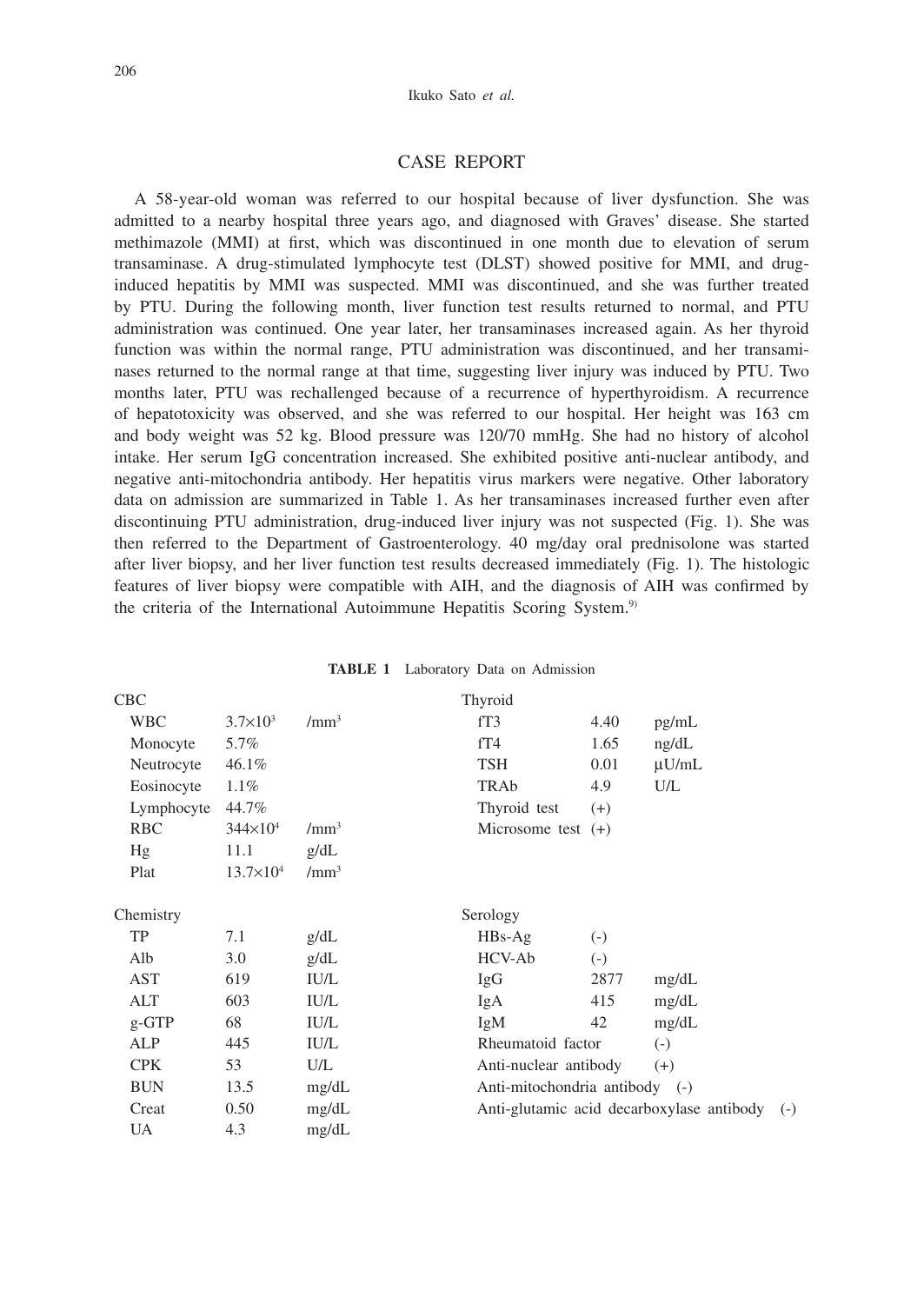

**Fig. 1** Clinical course of serum AST level of the present case. PTU administration increased AST level, and PSL decreased AST level. PTU, propythiouracil; KI, potassium iodide; PSL, prednisolone

### **DISCUSSION**

AIH is an autoimmune disease with unresolving hepatocellular inflammation of unknown cause. While some cases of AIH are associated with autoimmune diseases, such as rheumatoid arthritis and Sjogren's syndrome,<sup>10)</sup> AIH associated with Graves' disease is rare. On the other hand, certain drugs, including methyldopa, interferon, minocycline, and atorvastatin are known to induce hepatocellular injury that mimics AIH.3) Elevated transaminase are a common side effect in patients treated with PTU. While the pathogenesis of PTU-induced liver injury is not known, immunologic mechanisms have been suspected to be responsible. At this point, the pathogenesis of PTU-induced liver damage and AIH are thought to be similar, and it is difficult to make a differential diagnosis between the two.<sup>7)</sup> Liver dysfunction in our case was reversed by discontinuing PTU the first time. This suggests drug-induced liver injury. However, rechallenge of PTU worsened liver function again, and was not reversed by discontinuing PTU a second time. Thus, drug-induced liver injury was not suspected. Given a compatible histologic picture, the diagnosis of AIH is based on characteristic clinical and biochemical findings, circulating autoantibodies, and abnormal levels of serum globulins.<sup>3)</sup> In our patient, elevation of serum IgG concentration and high titer of anti-nuclear antibody are characteristic laboratory features of AIH. Such features are not explained by drug-induced liver injury, and the histological findings of high activity hepatitis (A3) obtained by liver biopsy 2 months after quitting medication, were not similar to drug-induced liver injury.

As shown in Figure 2, histological findings show interface hepatitis and rosette formation, which demonstrate AIH. There are also few plasma cells and some eosinophils among the findings. Although these are different from diagnostic criteria and the findings may suggest that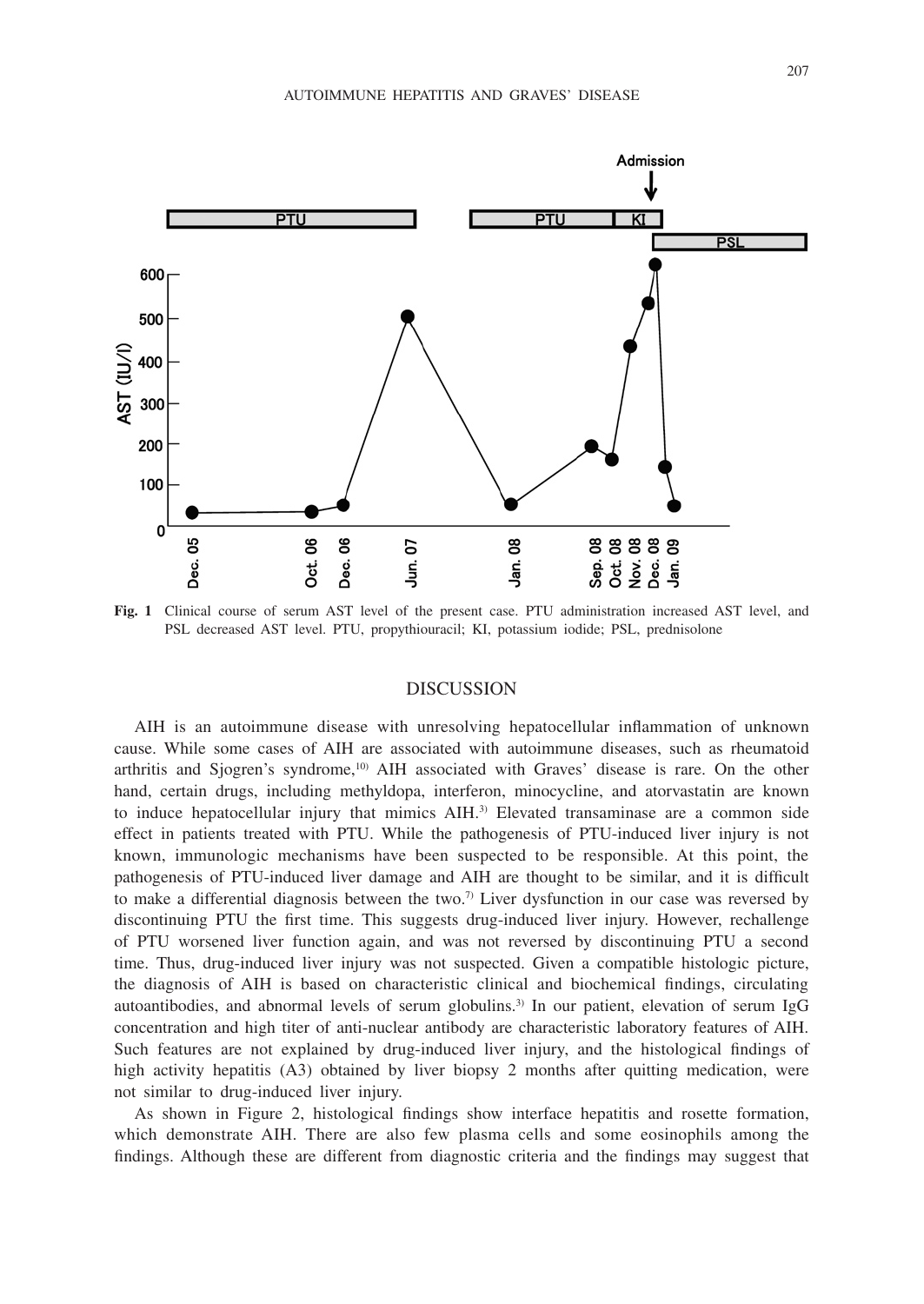

**Fig. 2** Histological findings of liver biopsy. a) Portal areas are expanded by fibrosis and infiltration. b) Explant reveals bridging necroses and inflammatory infiltration, including lymphocytes, plasma cells and some eosinophils. c) interface hepatitis findings and rossette formation.

allergic response might play an important role of pathogenesis as usual, Manns et al. demonstrated that plasma cells and eosinophils may be present in the histological sample of an AIH patient.11) Our patient was then diagnosed with AIH, suggesting the possibility that PTU-induced liver injury triggered AIH.

When treating patients with PTU, occasional monitoring of liver function is needed, and if liver injury is suspected, it is important to promptly discontinue PTU therapy. Rechallenge of affected individuals is not recommended to avoid severe hepatotoxicity.

### **REFERENCES**

- 1) Ichiki Y, Akahoshi M, Yamashita N, Morita C, Maruyama T, Horiuchi T, Hayashida K, Ishibashi H, Niho Y. Propylthiouracil-induced severe hepatitis: a case report and review of the literature. *J Gastroenterol*, 1998; 33: 747–750.
- 2) Primeggia J, Lewis JH. Gone (from the Physicians' desk reference) but not forgotten: propylthiouracilassociated hepatic failure: a call for Liver test monitoring. *J Natl Med Assoc*, 2010; 102: 531–534.
- 3) Krawitt EL. Autoimmune hepatitis. *N Engl J Med*, 2006; 354: 54–56.